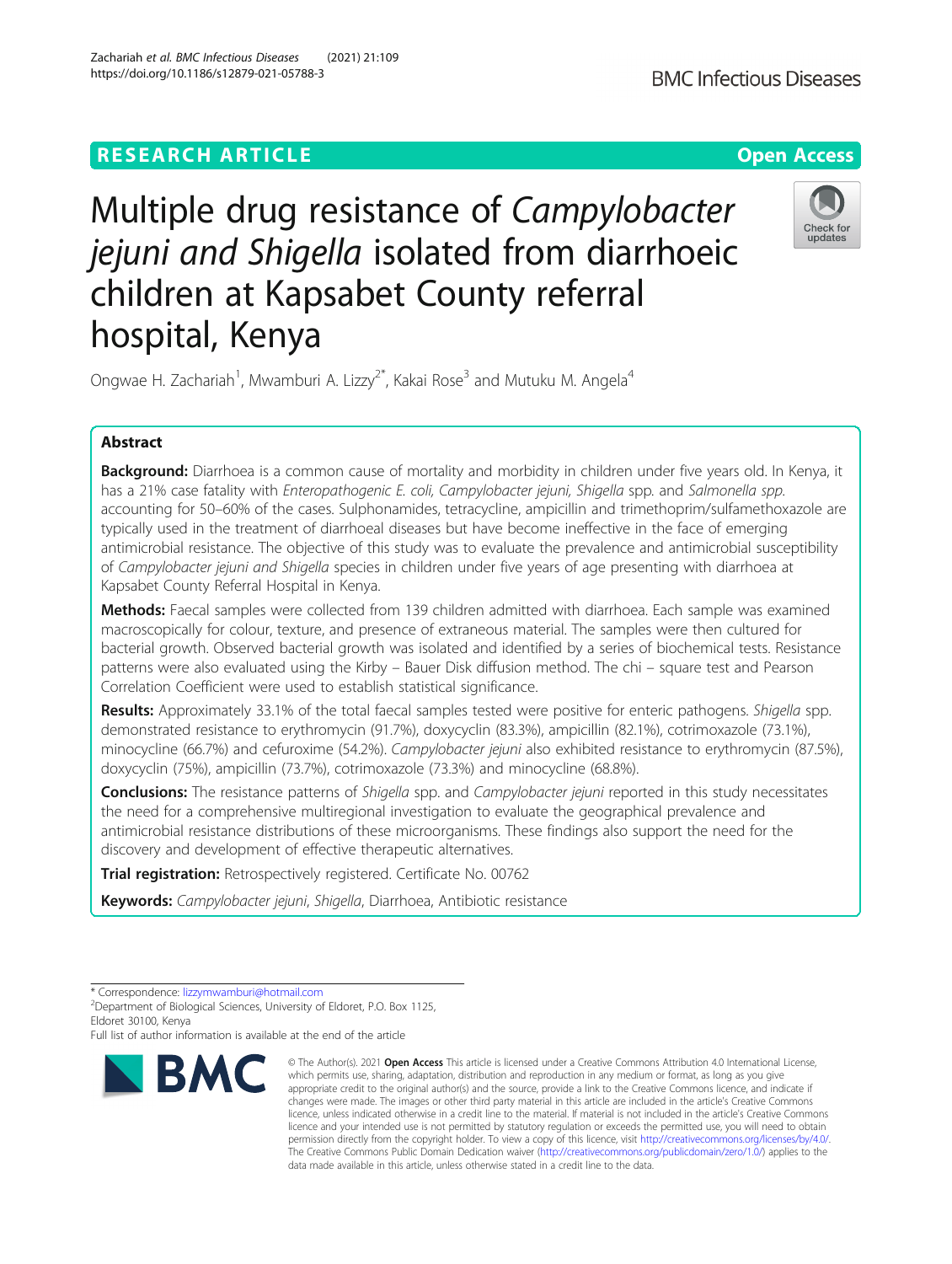## Background

Globally, diarrhoeal diseases is the second most common cause of death in children under five years of age. Each year, about 2.4 million children under five years of age die from diarrhoeal diseases. The highest mortality from diarrhoeal diseases occur in developing countries [[1\]](#page-6-0). In Kenya, diarrhoea is the third most common cause of mortality and morbidity with a case fatality of up to 21% in children < 5 years and about 50–60% of cases are caused by bacterial pathogens [\[2](#page-6-0)]. Recent surveys indicate that of the 165 million cases of diarrhoea caused by Shigella that occur annually, 99% occur in developing countries with 69% in children under five years of age [[3\]](#page-6-0). It has also been determined that *C. jejuni* is emerging to be one of the most common causes of human diarrhoeal disease and the leading cause of bacterial gastroenteritis in humans worldwide [\[4](#page-6-0)].

Although most diarrhoeal diseases are self-resolving and should not be treated with antimicrobial agents, it's still significant that the control of fecal-orally transmitted pathogens is inadequate in many developing countries, in particular, in sub-Saharan Africa, leading to non-empirical selection of antibiotics. Studies reveal that acquired resistance to antimicrobial drugs is becoming more prevalent among enteric pathogens in this region. Improved antimicrobial drug stewardship is an often cited, but inadequately implemented [[5\]](#page-6-0). Resistance to antimicrobials is a growing crisis in clinical medicine. In 2017, the WHO published a list of bacteria where new antibiotics to tackle them are needed urgently and grouped them according to their priority as critical, high, and medium  $[6]$  $[6]$ . The use of antibiotics for the successful treatment of infectious diarrhoea has been severely compromised due to the emergence of multidrug-resistant bacteria, a problem that has been acknowledged on a global scale [[1\]](#page-6-0). Currently, there are virtually no antibiotics for the treatment of infections caused by some multidrug-resistant bacterial strains [\[7,](#page-6-0) [8\]](#page-6-0). Over the years, sulphonamides, tetracycline, ampicillin and trimethoprim/sulphamethoxazole have been effective drugs, only to become impotent in the face of emerging resistance [[1\]](#page-6-0). One class of antibiotics whose clinical efficacy is particularly diminished due to an increase in the prevalence of resistant bacteria are the aminoglycosides such as streptomycin, gentamicin, tobramycin, kanamycin and amikacin [\[9](#page-6-0)]. Previously, a single dose of the quinolones: norfloxacin and ciprofloxacin were effective in treating shigellosis. Nowadays, these quinolones are less effective and newer quinolones or other classes of antibiotics such as cephalosporin derivatives and azithromycin are recommended for treatment [\[10](#page-6-0)]. The aminoglycosides are highly effective broad-spectrum antimicrobial agents; however, their efficacy has diminished due prevalence of aminoglycoside resistance

enzymes in Gram-negative pathogens, the adenylyl transferase ANT (2″)-la, that confers resistance to gentamicin, tobramycin, and kanamycin [\[1](#page-6-0)].

Initial rates of resistance to new drugs are normally on the order of 1% but with the current use of antibiotics there has been an increase in the number of either inherent or acquired resistance elements that within 8–12 years after wide-spread use, strains resistant to multiple drugs become widespread [[11\]](#page-6-0). Tafa et al., observed that 30% or more hospitalized patients were treated with one or more courses of antibiotic therapy [\[12\]](#page-6-0). With such practices, the inevitable consequence of widespread and injudicious use of antibiotics has seen the emergence of antibiotic-resistant pathogens, resulting in a serious threat to global public health, as there now remains fewer, or even sometimes no effective antimicrobial agents available for the treatment of infections caused by these bacteria [[13\]](#page-6-0).

The aim of the current study was to determine the prevalence of antibiotic resistance as well as patterns in sensitivity profiles of Shigella species and Campylobacter jejuni isolated from faecal samples of children under five years of age presenting with diarrhoea at Kapsabet County Referral Hospital.

## Methods

## Study design and site

This hospital based cross-sectional study was conducted for 6 months at the Kapsabet County Referral Hospital in Nandi County, Kenya. The Kapsabet County Referral Hospital serves approximately 90% of the infants and children under the age of five. According to the Kapsabet County Referral Hospital records, about 11,000 children are treated annually with 5–10% of these cases presenting with acute diarrhoea.

#### Study and source population

The source population were children under five years old admitted with diarrhea from whom the study population was purposively selected during the study period.

#### Sample size calculation

The sample size was calculated using a single population formula with the following assumptions; 95% level of confidence ( $p = 0.05$ ), with proportion of target population at 89.5% and design effect of 1.96. The sample size was a total of 144 pediatric patients.

## Sample collections

There were a total of 144 faecal samples were aseptically collected from all the respondent recruited using the purposive sampling technique, during the period of study. Out of these 5 cases had at least one requirement missing and were excluded from the analysis, and thus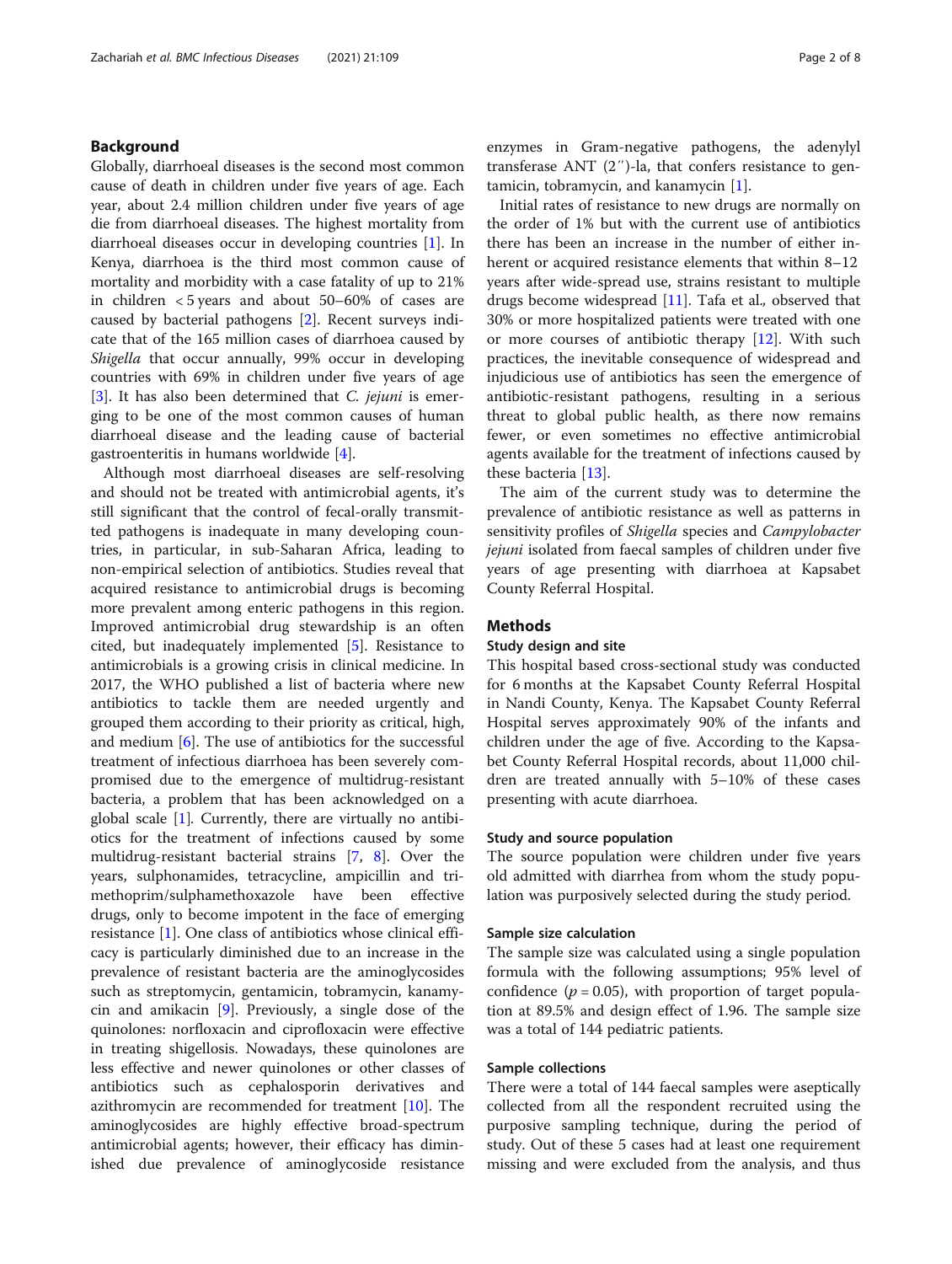139 samples were subjected through the investigations thus representing 97% of the total cases observed in the areas of study.

#### Data collection techniques

Face to face interview with patient's parents/guardians was conducted using a structured (closed-ended questions) questionnaire to establish baseline demographic characteristics that included gender, age and medical history.

## Bacterial isolation and identification

Faecal samples were aseptically collected from the enrolled participants, placed into the sterile plastic tube and sealed for transportation to the laboratory for microbiological analysis. Samples were analyzed within 20 min after collection as per the WHO. Each sample was examined macroscopically for colour, texture and presence of any extraneous materials, (blood, mucus or watery). A loopful of each sample was cultured in 10 ml Selenite Faeces (SF) broth for enrichment, incubated at 37 °C for 6 h and then aseptically subcultured onto Mac-Conkey (MAC) agar, Salmonella Shigella (SS) agar for the isolation of Shigella spp. while Campylobacter (CAMPY) agar was used for the isolation of C. jejuni. The MacConkey and Salmonella Shigella agar cultures were incubated at 37 °C, aerobically for 18 h. The Campylobacter agar cultures were incubated for 72 h at 42 °C in microaerophilic conditions generated by gas pack. The identification of typical colonies from each culture was performed with the use of conventional bacteriological tests for C. jejuni (Hippurate hydrolysis and Commercial identification system) (Api CAMPY system) to confirm and differentiate at the species level. NLF colonies, growing from MAC and SS were selected and subjected to Selected Biochemical Tests (Triple Sugar Iron (TSI), Hi-IMViC/Hi assorted tests (KB001 and KB002 [HIMEDI-INDIA]), Identification of bacteria species was performed according to WHO recommendations [\[14](#page-6-0)]. For each successfully identified isolate, antibiotic susceptibility test was conducted using eleven antibiotic disks specifically ampicillin (10 μg/disc), ciprofloxacin (30 μg/disc), doxycycline (10 μg/disc), erythromycin (15 μg/disc), gentamicin (10 μg/disc), nalidixic acid (30 μg/disc), cefuroxime (30 μg/ disc), cotrimoxazole (25 μg/disc), norfloxacin (30 μg/disc), ceftriaxone (30 μg/disc) and minocycline (30 μg/disc)) on Mueller-Hinton agar petri dishes by the Kirby – Bauer Disk diffusion method as per the recommendation of Clinical and Laboratory Standards Institute (CLSI) [\[15](#page-6-0)–[18](#page-6-0)]. Zones of growth inhibition were compared to a current zone size on the interpretation table (with the standard cut off measurements for susceptibility resistance) and results were reported either as R (Resistant) or S (Sensitive) [\[19](#page-6-0), [20\]](#page-6-0).

## Data quality assurance

For quality assurance of data, the ward Nurse and clinical officers were instructed to collect data by checking on the provided data sheet. Prior training on proper interview techniques, foecal sampling, foecal processing, quality data collection techniques and adherence to code of ethics and professional conduct was conducted by the interviewer. Routine checks were conducted to ensure that all the components mentioned above were performed accurately.

## Data analysis

Data entry and cleaning were routinely performed using E.P.I 3.5.1 statistical software and then analyzed using SPSS Version 20.0. Frequencies and proportions were computed as descriptive analysis. The isolated pathogens were subjected to descriptive statistics using frequency tables and graphs. The chi-square test and Fisher exact tests were used to determine statistical significance ( $p \leq$ 0.05).

#### Results

## Baseline demographic characteristics

A total of 139 patients were investigated representing 97% of the total cases observed in the study area. The patients were categorized according to age into five groups with a sampling interval of 12 months. This grouping method was based on developmental stages, breastfeeding and the weaning ages. About 59% of the total cases were females while 42% of the total cases were males. Distribution of age by gender was generally the same in both gender but lowest in males in the 45– 59 age categories (Table 1).

## Clinical observation and bacterial isolates

Majority of the cases 85 (61%) presented with fulminant diarrhoea and intermittent vomiting while 54 (39%) presented with bloody diarrhoea. About 94 (68%) cases of diarrhoea samples were mucoid, 19 (14%) were bloodied while 26 (18%) cases were watery. Bacterial isolations for Shigella spp. were statistically associated with bloody diarrhoea and Campylobacter jejuni correlated significantly ( $p = 0.0001$ ).

Table 1 Distribution of Age by Gender among the cases under study

| Gender | $Age - group (months)$   |                                                      |       |       |           |     |  |
|--------|--------------------------|------------------------------------------------------|-------|-------|-----------|-----|--|
|        | $0 - 11$                 | $12 - 23$                                            | 24–35 | 36–44 | $45 - 59$ |     |  |
|        | Gender of the child (n%) |                                                      |       |       |           |     |  |
|        |                          | Male 15 (26.3) 19 (33.3) 10 (17.5) 10 (17.5) 3 (5.4) |       |       |           | -57 |  |
|        |                          | Female 21 (25.6) 25 (30.5) 22 (26.8) 7 (8.5) 7 (8.5) |       |       |           | 82  |  |
| Total  |                          | 36 (25.8) 44 (31.7) 32 (23) 17 (12.2) 10 (7.2) 139   |       |       |           |     |  |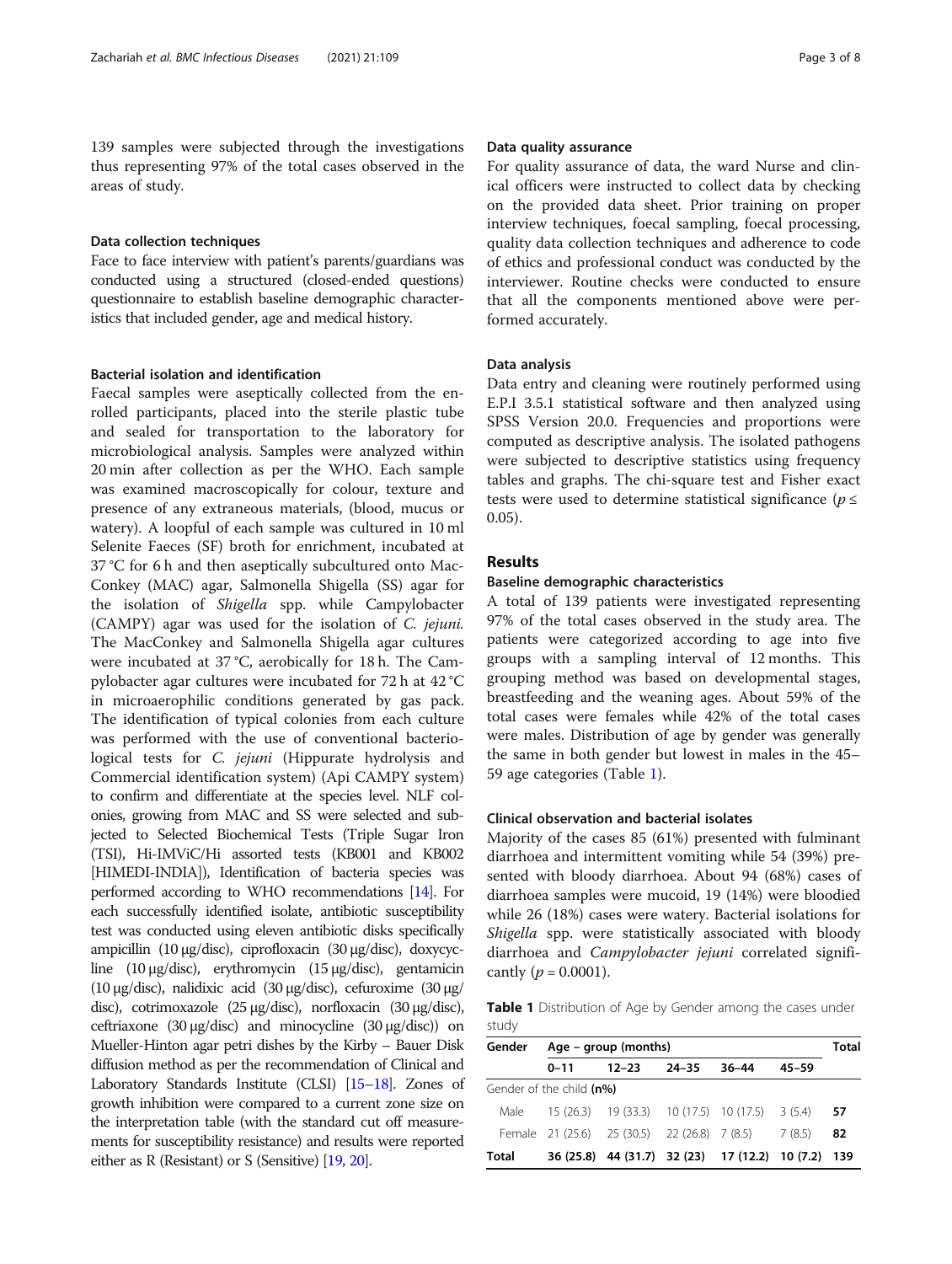## Faecal isolates

Shigella spp. was detected in 50% of bloody diarrhoeal stool samples and 25% of the mucoid stool samples. However, C. jejuni was only detected in the mucoid stool samples.

Shigella spp. was the most common pathogen isolated with a frequency of 28 (20.1%) isolates followed by C. jejuni with a frequency of 18 (12.9%) (Table 2). Bacterial pathogens were not detected in 82 samples (58.9%), while 11 samples (10.9%) produced at least single colonies of non-pathogenic bacteria on MAC agar.

Further cross tabulation of age-group against bacteria pathogens isolated in the study, and controlling for gender (Table [3](#page-4-0)) found Shigella spp. was more prevalent at both age age-groups of 24–35 months and 12–23 months, indicating a high frequency of Shigella infections. The peak incidence of C. jejuni infection (33.3%) associated with diarrhoea was observed in age categories of 12–23 months, while Shigella's peak infection (39.3%) was in the age categories of 24–35 months.

A strong negative significance relationship was established (r =  $-0.502$ , p = 0.003) between males and bacterial isolates in these age categories. In females, there was no statistical significance established between the age age-group and bacterial isolates ( $r = -0.110$ ,  $p = 0.505$ ), indicating no observable difference in age-group and pathogen isolated. An overall significant relationship of  $r = -0.289$  was observed, which was significant at 95% level with  $p = 0.014$ . This indicated that, as the age increases, the number of isolates decreases significantly.

On the correlation of gender with the diarrhoeal etiological agent, female dominated for all agents  $(r = 0.51)$ indicating no statistical significance between gender and the presence of bacterial pathogens. ( $p = 0.592$ ).

#### Antimicrobial susceptibility testing (AST)

Antibiotic inhibition zones were compared with current reference inhibition zones for each bacterial isolate within the limits [\[16](#page-6-0), [20](#page-6-0)]. Shigella and C. jejuni were resistant to more than 50% of the test antimicrobials used (Table [4\)](#page-4-0). I Isolates of C. jejuni and Shigella spp. were highly susceptible to ciprofloxacin. Shigella spp. also showed high resistance to ampicillin (82%), cotrimoxazole (73%), erythromycin (91.7%), cefuroxime (54.2%), minocycline (66.7%) and doxycycline (83.3%) (Table [4\)](#page-4-0).

Chi-square (x2) value of 252.4,  $p = 0.0001$  indicated that susceptibility patterns demonstrated in this study were statistically significant in relation to the bacterial isolates.

## **Discussion**

The appropriate treatment of diarrhoeal diseases includes fluid and electrolyte administration. Antimicrobial drug therapy is indicated for children with acute infectious gastroenteritis [\[17](#page-6-0), [20](#page-6-0)]. High isolation rates of Shigella spp.  $(20.1\%)$  were found in children < 5 years of old indicates that the bacterium is a common etiological agents implicated in diarrhoea in the area of study under focus. The categories' frequency variations for Shigella spp. and C. jejuni may be explained by differences in age, socio-economic development level, geography, but could also be related to levels of sanitation and individual hygiene, contamination of food or water among other environmental factors. In the current study, Shigella species was detected almost twice as much as C. *jejuni* validating previous reports revealing that shigellosis was prevalent in rural communities [[21\]](#page-6-0). Records of higher prevalence for Shigella species equally replicates with reports of an increasing trend in the prevalence of Shigella infections in sub-Saharan countries in the last ten years [\[22,](#page-6-0) [23](#page-6-0)]. High isolation rates of C. jejuni (12.9%) were in agreement with those reported from Kolkata, Algeria [\[7\]](#page-6-0) and Burkina Faso [\[24](#page-6-0)], but also closely compares with studies conducted in South Africa (20.3%), and Kenya (16.4%). In other studies, Nigeria reported the highest prevalence (62.7%) followed by Malawi (21%) [[25\]](#page-6-0). The differences in age groups may also be the possible explanations for the variation of the results. On the other hand, lower rates of isolation were reported from some other African countries like Uganda (9.3%), Madagascar (9.7%), and Mozambique (1.7%). Compared with the report from Vhembe district of South Africa (24.9%), the isolation rate of the current study is lower, due to culture medium used to facilitate the isolation of antibiotics sensitive Campylobacter strains. This level of isolation for *Campylobacter jejuni* 

Table 2 Diarrhoeal types in relation to bacterial pathogen isolated

|                       | Bacteria Isolated Frequency & percentage (%) | <b>Total</b> |        |
|-----------------------|----------------------------------------------|--------------|--------|
|                       | Shigella spp.                                | C. jejuni    | 46/139 |
| Diarrhoea type        |                                              |              |        |
| Watery                | 7(25)                                        | 4(22.2)      | 11/26  |
| <b>Bloody</b>         | 14(50)                                       | 0(0)         | 14/19  |
| Mucus+                | 7(25)                                        | 14 (77.8)    | 21/94  |
| <b>Total isolates</b> | 28(20.1)                                     | 18 (12.9)    | 46/139 |
|                       |                                              |              |        |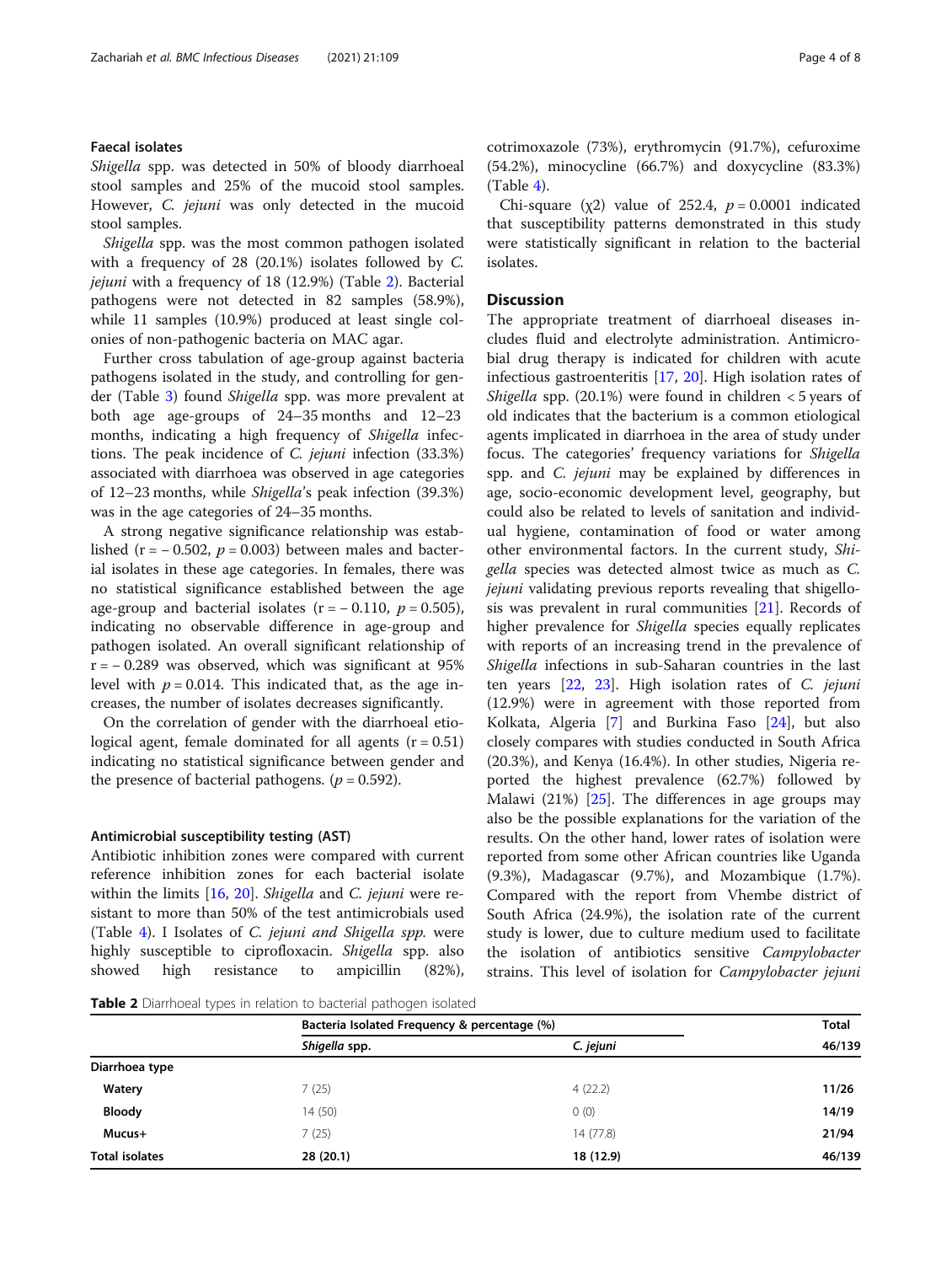| Gender of the child | Shigella spp. | C.jejuni  | <b>Total</b> |  |
|---------------------|---------------|-----------|--------------|--|
| Male                |               |           |              |  |
| Age                 |               |           |              |  |
| $0 - 11$            | 1(8.3)        | 5(50)     | 6(27.3)      |  |
| $12 - 23$           | 3(25)         | 3(30)     | 6(27.3)      |  |
| $24 - 35$           | 6(50)         | 1(10)     | 7(31.8)      |  |
| $36 - 47$           | 1(8.3)        | 1(10)     | 2(9.0)       |  |
| $45 - 59$           | 1(8.3)        | 0(0)      | 1(4.5)       |  |
| Sub-Total           | 12 (21.1)     | 10 (17.5) | 22           |  |
| Female              |               |           |              |  |
| Age                 |               |           |              |  |
| $0 - 11$            | 3(18.8)       | 0(0)      | 3(12.5)      |  |
| $12 - 23$           | 5(31.2)       | 3(37.5)   | 8(33.3)      |  |
| $24 - 35$           | 5(31.2)       | 3(37.5)   | 8(33.3)      |  |
| $36 - 47$           | 1(6.3)        | 2(40)     | 3(12.5)      |  |
| $45 - 59$           | 2(12.5)       | 0(0)      | 2(8.3)       |  |
| Sub-Total           | 16 (19.5)     | 8(9.7)    | 24           |  |
| Total               |               |           |              |  |
| Age                 |               |           |              |  |
| $0 - 11$            | 4(14.3)       | 5(27.8)   | 9(19.6)      |  |
| $12 - 23$           | 8(28.4)       | 6(33.3)   | 14 (30.4)    |  |
| $24 - 35$           | 11(39.3)      | 4(22.2)   | 15 (32.6)    |  |
| $36 - 47$           | 2(7.1)        | 3(16.7)   | 5(10.9)      |  |
| $45 - 59$           | 3(10.7)       | 0(0)      | 6(27.3)      |  |
| <b>Total</b>        | 28 (20.1)     | 18 (12.9) | 46 (33.1)    |  |

was most probably associated with contact with domestic animals among the study subjects which probably transferred resistant strains of the organisms to children through direct contact or environmental contamination [[26\]](#page-6-0). Slightly more than half (58.9%) of the patient stool samples did not yield any bacterial isolates, perhaps due to other diarrhoeal causal agents such as viruses that were not considered during the study, and/ or individual parents/guardians not including a full disclosure of antibiotic use prior to enrolment in the study.

Our results showed that there was no significant difference between infection cases in children below and above12 months of age  $(p = 0.176)$ . This finding is similar to the 46% prevalence rate earlier reported in Ifakara, Tanzania and Mulago, Kampala both of which agree with the position of the World Health Organization that the vast majority of enteric diarrhoeal cases occur in Asia, Africa and Latin America, where waterborne diseases were highly prevalent because of inadequate supply of potable water to the public with concomitant poor environmental and personal hygiene [[7,](#page-6-0) [8](#page-6-0), [27,](#page-7-0) [28\]](#page-7-0).

Results of our study showed that the number of isolations for Shigella increased with age and reached significant percentages in the  $\geq 12$  and  $\leq 24$  months age-group for both male and female children. This could be partially due immune system inability to mount an effective immune response and also the risk of placing contaminated fingers and fomites in the mouth is increased due to physiological phenomenon like crawling. The lower shigellosis rate among children under the age of 1 – year – old may be attributed to the protective immune properties of breast milk or the exclusion of Shigella-contaminated foods from their diet. The increased number of shigellosis cases seen over the age of 1, when most children are no longer breast feeding likely reflects the lack of natural anti- Shigella immunity of recently weaned children [[1\]](#page-6-0). The infections observed in the 0–11 months' group might be explained by possible unhygienic food preparation, food storage and feeding of infants as weaned foods get exposed to contamination. On the other hand, less diarrheal infection was observed with increasing age groups which is consistent with other studies, and this might reflect on possible poor immunity among children invariably due to under nutrition increases susceptibility to diarrheal diseases [\[2](#page-6-0), [8](#page-6-0), [9](#page-6-0)].

About 60% of the bacterial isolates under focus were multiple antibiotic resistant types, which is in consonance with the detection of multiple-resistant Shigella strains in Africa, England and Asia [\[29](#page-7-0)]. Cotrimoxazole is a drug often used for empirical therapy of diarrhoeal diseases, extensive use of this drug may have led to occurrence of resistant Shigella species. In this study Shigella spp. showed a resistant of 73% to Cotrimoxazole. Previous reports have shown a 92 to 95% resistant levels to Cotrimoxazole [[30\]](#page-7-0). Campylobacter jejuni was resistant to more than five antibiotics used in this study with a resistance rate of  $> 50\%$ , indicating a high degree of multiple drug resistance.

Table 4 Resistance of Shigella spp. and Campylobacter jejuni against eleven antibiotics

| <b>Bacteria</b> | % Antimicrobial resistance |            |      |      |      |            |            |      |      |           |            |
|-----------------|----------------------------|------------|------|------|------|------------|------------|------|------|-----------|------------|
|                 | <b>Antibiotic</b>          |            |      |      |      |            |            |      |      |           |            |
|                 | <b>AMP</b>                 | <b>CIP</b> | сот  | CTZ  | CXM  | <b>DCN</b> | <b>ERY</b> | GEN  | ΜI   | <b>NA</b> | <b>NOR</b> |
| Shigella        | 82.1                       | 29.9       | 73.1 | 30.8 | 54.2 | 83.3       | 91.7       | 14.8 | 66.7 | 40.7      | 34.6       |
| C. jejuni       | 73.7                       |            | 73.3 | 40.9 | 6.3  | 75         | 87.5       | 36.8 | 68.8 | 36.8      | 6.2        |

Legend: AMP Ampicillin, CIP Ciprofloxacin, COT Cotrimoxazole, CTZ Ceftriaxone, CXM Cefuroxime, DCN Doxycyclin, ERY Erythromycin, GEN Gentamycin, MI Minocycline, NA Nalidixic acid, NOR Norfloxacin

<span id="page-4-0"></span>

| <b>Table 3</b> Proportional distribution of pathogens in relation to |
|----------------------------------------------------------------------|
| age and gender category                                              |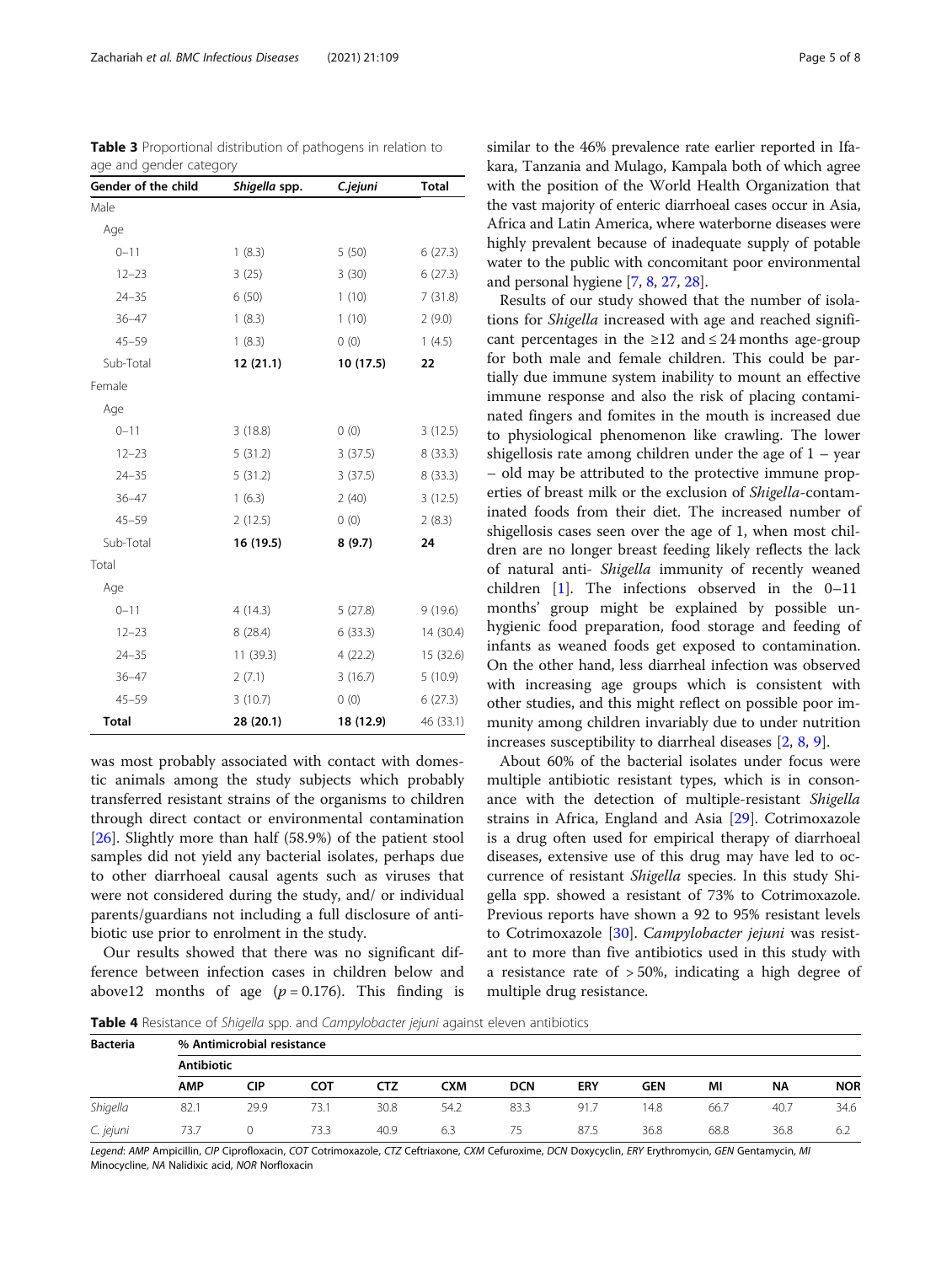The fact that *Shigella* spp. showed high resistance levels for ampicillin (82%), cotrimoxazole (73%), erythromycin (91.7%), minocycline (66.7%) and doxycycline (83.3%), strongly supports that these antibiotics should not be recommended for the treatment of shigellosis. The resistance to ampicillin in Gram-negative bacteria can be explained by the fact that it is primarily mediated by β-lactamases, within an intergron which hydrolyse the  $\beta$ -lactam ring and thereby inactivate the antibiotic [[1,](#page-6-0) [12,](#page-6-0) [31](#page-7-0), [32](#page-7-0)]. In East Africa and other African countries, Denmark and Greece low resistance to nalidixic acid and no resistance to ciprofloxacin has been observed in Shigella isolates. Cotrimoxazole is the drug of choice for shigellosis treatment, the resistance pattern in our study could be explained by the presence of a *dhfr Ia* gene previously described in Shigella and considered the most common dihydrofolate reductase gene in the genus [\[26,](#page-6-0) [33,](#page-7-0) [34](#page-7-0)]. Low resistance to ciprofloxacin, norfloxacin, ceftriaxone and cefuroxime by *Shigella* spp. indicates that these drugs may be more effective therapeutic alternatives and further supports the current use of ciprofloxacin, ceftriaxone and nalidixic acid [[35](#page-7-0), [36\]](#page-7-0). This phenomenon is critical considering the numerous factors that may contribute to resistance by pathogens causing gastroenteritis in developing countries like Kenya. These include frequent overuse, misuse and factors related to the potency and quality of antimicrobials and the distribution of resistant strains [[10](#page-6-0)]. The marked increase in multidrug resistance to first line drugs especially those recommended for the treatment of bacillary dysentery according to WHO [\[1\]](#page-6-0), and decreased resistance to the newer regimens, ciprofloxacin (7.7%) and norfloxacin (28.6%), may be as a result of a decrease in the use of non-fluoroquinolone agents such as nalidixic acid, in favour of fluoroquinolones for the treatment of both gastroenteritis and undefined febrile illnesses [[10](#page-6-0)]. In addition, this study established a moderate increase in resistance to ceftriaxone, which contrasts with increasing rates of resistance and emergence of extended spectrum β-lactamase–resistant (ESBL) organisms elsewhere in Africa [\[37\]](#page-7-0). Approximately 6.2% of C. jejuni isolates were resistant to norfloxacin, though negligible, points to the emergence of resistance. Comparisons can be made with an increase in cephalosporins resistance rates from 0 to 84% recorded in Thailand and Nigeria as result of inappropriate and indiscriminate use of that class of drugs [[7,](#page-6-0) [9](#page-6-0)]. Campylobacter jejuni was resistant > 50% of the panel of antibiotics used indicating multiple drug resistance, an appearance which would be a worrying concern globally.

The high percentage of multiple drug resistant Campylobacter jejuni to most frequently used antibiotics may be due to uncontrolled use of antibiotics such as self – medicating and access to drugs without prescription [[25](#page-6-0), [38\]](#page-7-0). Most of the time, acute gastroenteritis due to

Campylobacter species will be treated empirically with fluoroquinolones and macrolides. Although the rate of Campylobacter spp. resistance to these drugs is increasing in the world, the incidence is higher in developing countries. Use of these drugs for infections other than gastroenteritis and self – medicating is often the cause of resistance in developing countries. In developed countries, resistance is due to their use in food animals and travel to developing countries [[26\]](#page-6-0). Ciprofloxacin resistance among *C. jejuni* in this study may be linked to possible vertical evolution. Mutations in the  $gyrA$  gene have also been reported to cause fluoroquinolone resistance in C. jejuni isolates [[23,](#page-6-0) [35\]](#page-7-0).

The problem of antimicrobial drug resistance is not unique to Kapsabet County Referral Hospital. It is particularly critical in many developing countries where frequent illnesses coupled with ready access to unregulated antibiotics diminishes the value of these agents for those patients who actually need them. We found a high frequency of antimicrobial resistance of Shigella spp. and C. jejuni to commonly used antibiotics such as ampicillin (82.1 and 73.7%) cotrimoxazole (73.1 and 73.3%) and erythromycin (91.7 and 87.5%). This finding is similar to what has been recently described in children from Vietnam, Central Africa, Tanzania, México, Argentina and Mozambique, where high levels of erythromycin and ampicillin resistance was observed for all the tested pathogens [\[14](#page-6-0), [39\]](#page-7-0). This is also in agreement with an earlier report of a worldwide occurrence of drug resistant enteric pathogens, a development traceable to inaccurate diagnosis and inappropriate use of these drugs in the treatment of infections [\[21,](#page-6-0) [40\]](#page-7-0).

## Conclusions

Amidst the emerging increase of Campylobacter jejuni infections in rural Kenya, further and more comprehensive multiregional investigations should be conducted to determine the geographic prevalence and antimicrobial resistance distributions of these microorganisms and many more as causal bacterial agents of diarrhoeal diseases. The presence of multidrug resistant Campylobacter jejuni and Shigella spp. present among < 5 year children at Kapsabet County Referral Hospital are alarming as most of the first-line and commonly affordable antimicrobial agents like cotrimoxazole, erythromycin and ampicillin were found not to be efficacious of these tested pathogens, thus limiting the therapeutic options in rural-urban areas with limited access of second-line treatment options such as ciprofloxacin and norfloxacin.

#### Abbreviations

WHO: World Health Organization; C. jejuni: Campylobacter jejuni; E. coli: Escherichia coli; spp.: Species; SF: Selenite Faeces; MAC: MacConkey; SS: Salmonella Shigella; CAMPY: Campylobacter; NLF: Non-lactose fermenters; TSI: Triple Sugar Iron; CLSI: Clinical and Laboratory Standards Institute;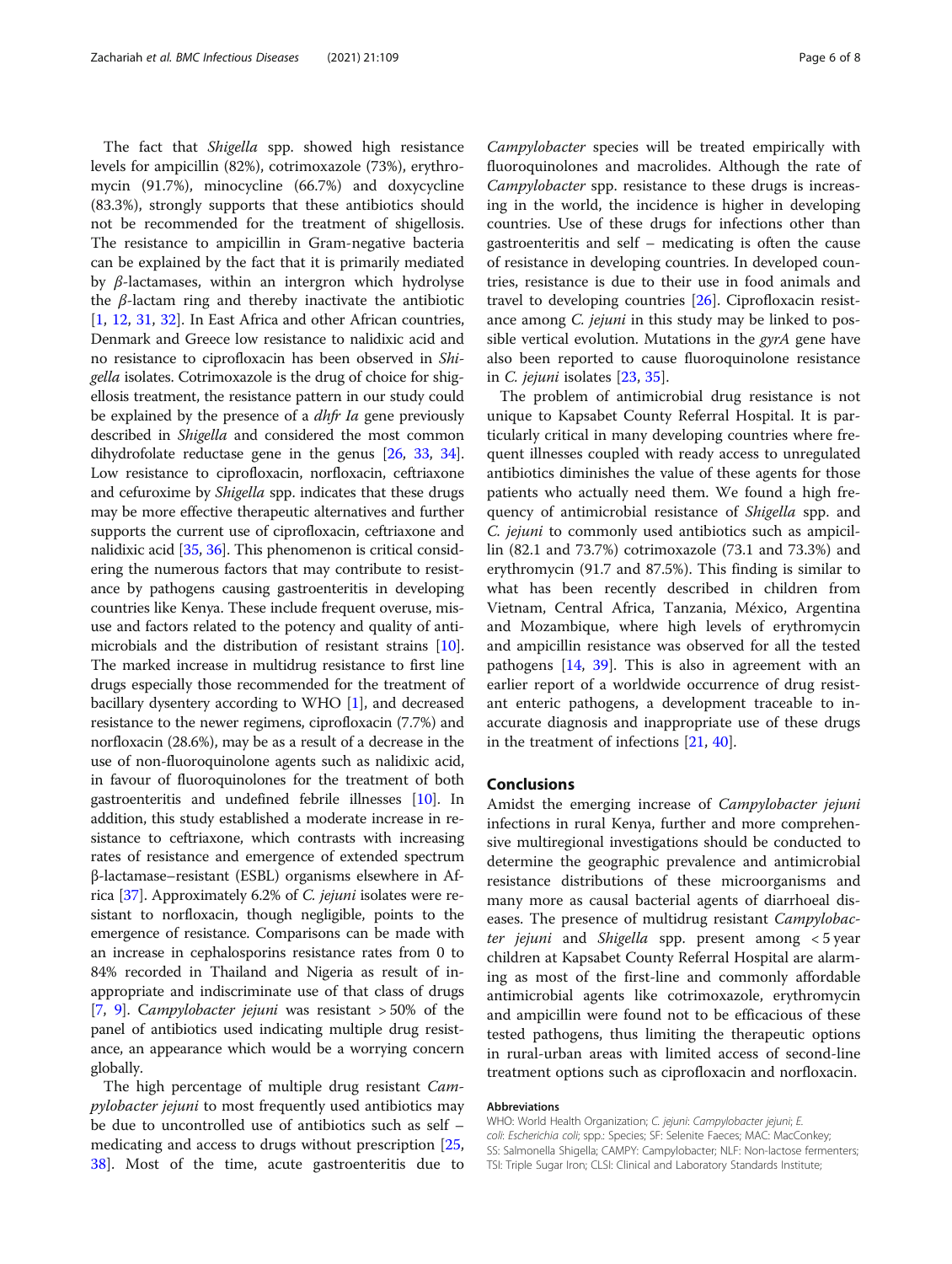<span id="page-6-0"></span>ESBL: Extended spectrum β-lactamase–resistant; AMP: Ampicillin; CIP: Ciprofloxacin; COT: Cotrimoxazole; CTZ: Ceftriaxone; CXM: Cefuroxime; DCN: Doxycyclin; ERY: Erythromycin; GEN: Gentamycin; MI: Minocycline; NA: Nalidixic acid; NOR: Norfloxacin

#### Acknowledgements

We are most sincerely grateful to the parents and guardians who consented to have their children participate in this study. We also thank the Laboratory staff at Kapsabet County Referral Hospital who showed great enthusiasm in supporting this study, especially Mr. Gichana Nemwel, who collaborated in the data collection, together with the Clinical Officers and Nursing staff in the pediatric ward. Special thanks to the Medical Superintendent, who granted permission for this study to be conducted in the hospital.

#### Authors' contributions

OZ – conceptualized the study, planned and conducted laboratory work, manuscript writing, ML – conceptualized the study, planned laboratory work, contributed to overall manuscript writing, KR – conceptualized the study and laboratory work, contributed to overall manuscript writing, MA – contributed to overall manuscript development. All the authors read and approved the final manuscript.

#### Funding

This study did not receive any external funding.

#### Availability of data and materials

The datasets used and/or analysed during the current study are available from the corresponding author on reasonable request.

#### Ethics approval and consent to participate

Ethical approval was obtained from the Joint Institutional Research and Ethics Committee (IREC) of Moi Teaching and Referral Hospital (MTRH) and Moi University. The certificate approval number issued was 00762. Informed written consent was obtained from the parents or guardian of the study participants. Participants were allowed to consent without any coercion. For each confirmed infection case, the responsible physicians were informed and appropriate treatment immediately commenced after the samples were collected and diagnosis performed. Information obtained at each stage of the study was kept confidential. Results on isolated pathogens and antibiotic sensitivity thereof were availed to respective clinicians for appropriate patient care.

#### Consent for publication

Not applicable.

#### Competing interests

The authors declare that they have no competing interests.

#### Author details

<sup>1</sup>Department of Health Services, University of Eldoret, P.O. Box 1125, Eldoret 30100, Kenya. <sup>2</sup>Department of Biological Sciences, University of Eldoret, P.O. Box 1125, Eldoret 30100, Kenya. <sup>3</sup>School of Public Health and Community Development, Maseno University, Private Bag, Maseno, Kenya. <sup>4</sup>Department of Biological Sciences, Moi University, P.O. Box 3900, Eldoret 30100, Kenya.

## Received: 9 July 2020 Accepted: 11 January 2021 Published online: 23 January 2021

#### References

- 1. World Health Organization. Antimicrobial resistance: global report on surveillance. World Health Organization; 2014.
- 2. Brooks JT, Shapiro RL, Kumar L, Wells JG, Phillips-Howard PA, Shi YP, Vulule JM, Hoekstra RM, Mintz E, Slutsker L. Epidemiology of sporadic bloody diarrhoea in rural Western Kenya. Am J Tropical Med Hygiene. 2003;68(6):671–7.
- 3. O'Reilly CE, Jaron P, Ochieng B, Nyaguara A, Tate JE, et al. Risk factors for death among children less than 5 years old hospitalized with Diarrhea in rural Western Kenya, 2005–2007: a cohort study. PLoS Med. 2012;9(7): e1001256. <https://doi.org/10.1371/journal.pmed.1001256>.
- Stef L, Cean A, Vasile A, Julean C, Drinceanu D, Corcionivoschi N. Virulence characteristics of five new campylobacter jejuni chicken isolates. Gut Pathogens. 2013;5(1):1–7.
- 5. Okeke IN, Aboderin OA, Byarugaba DK, Ojo KK, Opintan JA. Growing Problem of Multidrug-Resistant Enteric Pathogens in Africa. Perspective, Volume 13, Number 11 CDC; 2007.
- 6. Breijyeh Z, Jubeh B, Karaman R. Resistance of Gram-Negative Bacteria to Current Antibacterial Agents and Approaches to Resolve It. Molecules. 2020; 25:1340. <https://doi.org/10.3390/molecules25061340>.
- 7. Nhampossa T, Mandomando I, Acacio S, Quintó L, Vubil D, Ruiz J, et al. Diarrheal disease in rural Mozambique: burden, risk factors and Etiology of diarrheal disease among children aged 0–59 months seeking Care at Health Facilities. PLoS One. 2015;10(5):e0119824. [https://doi.org/10.1371/journal.](https://doi.org/10.1371/journal.pone.0119824) [pone.0119824.](https://doi.org/10.1371/journal.pone.0119824)
- 8. Mshana SE, Joloba M, Kakooza A, Kaddu-Mulindwa D. Campylobacter spp among children with acute diarrhoea attending Mulago hospital in Kampala-Uganda. Afr Health Sci. 2009;9(3):201.
- 9. Manirakiza A, Megne-Boudjeka P, Bobossi-Serengbe G, Bercion R, Le Faou A. Prevalence of shigellosis diarrhoea in a paediatrics population: hospital based survey in Bangui, Central African Republic; 2010.
- 10. Schmieder R, Edwards R. Insights into antibiotic resistance through metagenomic approaches. Future Microbiol. 2012;7(1):73–89.
- 11. Todar K. Bacterial resistance to antibiotics. Todar's online textbook of bacteriology. 2011; 4.
- 12. Tafa B, Sewunet T, Tassew H, Asrat D. Isolation and Antimicrobial Susceptibility Patterns of Campylobacter Species among Diarrheic Children at Jimma,Ethiopia. Int J Bacteriol. 2014;2014:560617. [https://doi.org/10.1155/](https://doi.org/10.1155/2014/560617) [2014/560617](https://doi.org/10.1155/2014/560617).
- 13. Padiyara P, Inoue H, Sprenger M. Global governance mechanisms to address antimicrobial resistance. Inf Dis: Res Treatment. 2018. [https://doi.](https://doi.org/10.1177/1178633718767887) [org/10.1177/1178633718767887.](https://doi.org/10.1177/1178633718767887)
- 14. World Health Organization, Manual for the laboratory identification and antimicrobial susceptibility testing of bacterial pathogens of public health concern in the developing world. 2003.
- 15. CLSI. Performance standards for antimicrobial susceptibility testing; eighteenth informational supplement. CLSI document M100-S18. Wayne, PA: Clinical and Laboratory Standards Institute; 2008.
- 16. Humphries RM, Linscott AJ. Laboratory diagnosis of bacterial gastroenteritis. Clin Microbiol Rev. 2015;28:3–31. <https://doi.org/10.1128/CMR.00073-14>.
- 17. Pickering LK. Antimicrobial resistance among enteric pathogens. Adv Exp Med Biol. 2008;609:154–63.
- 18. Karikari AB, Obiri-Danso K, Frimpong EH, Krogfelt KA. Antibiotic resistance in campylobacter isolated from patients with gastroenteritis in a teaching Hospital in Ghana. Open J Med Microbiol. 2017;7:1–11. [https://doi.org/10.](https://doi.org/10.4236/ojmm.2017.71001) [4236/ojmm.2017.71001.](https://doi.org/10.4236/ojmm.2017.71001)
- 19. Lalitha MK. Manual on antimicrobial susceptibility testing. Performance standards for antimicrobial testing: Twelfth Informational Supplement. 2004; 56238:454–6.
- 20. Jorgensen JH, Hindler JF, Reller LB, Weinstein MP. New consensus guidelines from the clinical and laboratory standards institute for antimicrobial susceptibility testing of infrequently isolated or fastidious bacteria. Clin Infect Dis. 2007;44(2):280–6.
- 21. Udo SM, Eja ME. Prevalence and antibiotic resistant Shigellae among primary school children in urban Calabar, Nigeria. Asia Pacific J Public Health. 2004;16(1):41–4. <https://doi.org/10.1177/101053950401600107>.
- 22. Niyogi SK. Shigellosis. J Microbiology (Seoul, Korea). 2005;43(2):133.
- 23. Moore JE, Barton MD, Blair IS, Corcoran D, Dooley JS, Fanning S, Kempf I, Lastovica AJ, Lowery CJ, Matsuda M, McDowell DA. The epidemiology of antibiotic resistance in campylobacter. Microbes Infect. 2006;8(7):1955–66. <https://doi.org/10.1016/j.micinf.2005.12.030>.
- 24. Sangaré L, Nikiéma AK, Zimmermann S, Sanou I, Congo-Ouédraogo M, Diabaté A, Diandé S, Guissou PI. Campylobacter Spp. epidemiology and antimicrobial susceptibility in a developing country, Burkina Faso (West Africa). Afr J Clin Exp Microbiol. 2012;13(2):110–7. [https://doi.org/10.4314/](https://doi.org/10.4314/ajcem.v13i2.9) aicem.v13i2.9.
- 25. Gahamanyi N, Mboera LEG, Matee MI, Mutangana D, Komba EVG. Prevalence, Risk Factors, and Antimicrobial Resistance Profiles of Thermophilic Campylobacter Species in Humans and Animals in Sub-Saharan Africa: A Systematic Review. Int J Microbiol. 2020;2020:Article ID 2092478.
- 26. Tafa B, Sewunet T, Tassew H, Asrat D. Isolation and Antimicrobial Susceptibility Patterns of Campylobacter Species among Diarrheic Children at Jimma, Ethiopia. Int J Bacteriol. 2014), Article ID 560617;2014:7. [https://doi.](https://doi.org/10.1155/2014/560617) [org/10.1155/2014/560617.](https://doi.org/10.1155/2014/560617)